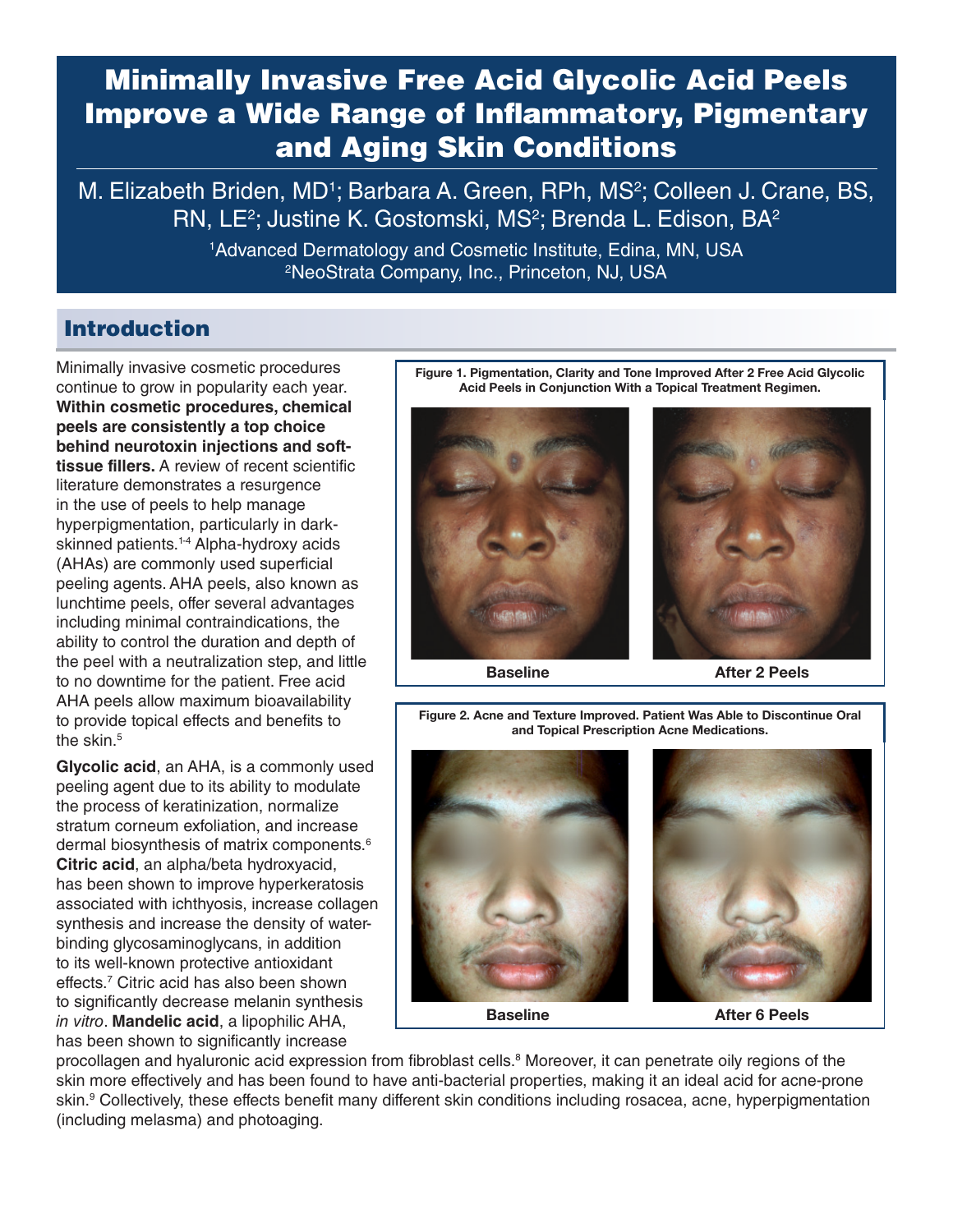# **Objective**

A study was conducted to demonstrate the safety and effectiveness of free acid AHA peels with concomitant use of supportive home care products to improve a range of skin conditions in various ethnicities.

# Study Methodology and Test Products

A series of **free acid glycolic acid peels** was administered at 3-4 week intervals as tolerated, over a period of several months. In some cases, a **targeted benefit peel** was administered in addition to the glycolic acid peel (Table 1). Standard peel procedures were followed including cleansing with a leave-on **pre-peel cleanser** to prepare the skin for the peel and application of petrolatum to protect any sensitive areas (lips, etc.). The skin was monitored for erythema and sensory discomfort and a **neutralizing solution** was used to terminate the peel based upon the skin's response to the peel and exposure time. Patients new to peels should begin at the lowest concentration (20%) before increasing to the next concentration, and glycolic acid peels are not recommended to exceed 5 minutes (7 minutes in combination with targeted benefit peels). **Homecare products** were provided as supportive care and were targeted to skin condition (Table 2).

After the series of peels, an overall clinical impression was provided by the dermatologist. Skin changes were visually captured using photography.

| Table 1. Test Products - Free Acid AHA Superficial Peeling Agents Used in a Series of Peels |                                      |     |                                                                                                                      |  |  |
|---------------------------------------------------------------------------------------------|--------------------------------------|-----|----------------------------------------------------------------------------------------------------------------------|--|--|
| <b>NeoStrata® ProSystem</b>                                                                 | <b>Percentage of Free Acid</b>       | pH  | <b>Benefit</b>                                                                                                       |  |  |
| <b>Rejuvenating Peel 1</b>                                                                  | 20% Glycolic Acid                    | 1.6 | Targets rough texture, fine lines and wrinkles,<br>discolorations, blemishes and mild keratoses                      |  |  |
| <b>Rejuvenating Peel 2</b>                                                                  | 35% Glycolic Acid                    | 1.3 |                                                                                                                      |  |  |
| <b>Rejuvenating Peel 3</b>                                                                  | 50% Glycolic Acid                    | 1.2 |                                                                                                                      |  |  |
| <b>Rejuvenating Peel 4</b>                                                                  | 70% Glycolic Acid                    | 0.6 |                                                                                                                      |  |  |
| <b>Clarifying Peel</b><br>(Targeted Benefit Peel)                                           | 20% Mandelic Acid<br>10% Citric Acid | 1.6 | Targets oily or acne-prone skin including<br>superficial acne scarring or spots                                      |  |  |
| <b>Brightening Peel</b><br>(Targeted Benefit Peel)                                          | 30% Citric Acid                      | 1.6 | Targets uneven pigmentation and discolorations<br>such as photoaging induced dyschromia, sun<br>spots and/or melasma |  |  |

# Results

The dermatologist noted significant clinical improvement in various skin conditions such as aging skin, melasma, rosacea, teen acne and adult hormonal acne. In addition, within these categories, various ethnicities were represented including Asian, Caucasian, African-American and Hispanic. All patients tolerated the peels well and were able to increase the glycolic acid concentration in subsequent peels.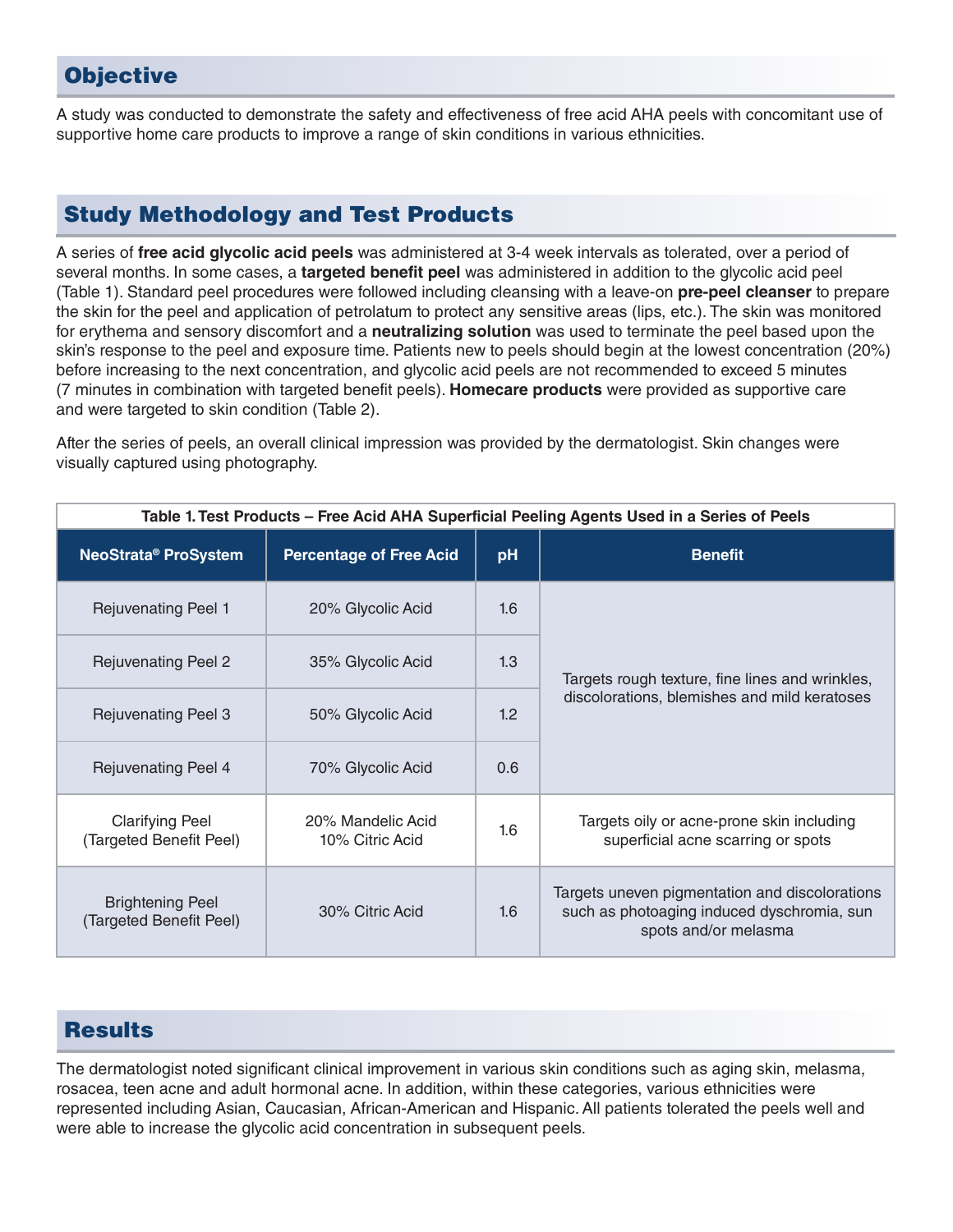| Table 2. Case Studies With Dermatologist Clinical Impression of<br>Improvement in Various Skin Conditions and Ethnicities |                                        |                                                                                  |                                                                                                                                                                                |                                                                                                                                                                                                  |  |  |
|---------------------------------------------------------------------------------------------------------------------------|----------------------------------------|----------------------------------------------------------------------------------|--------------------------------------------------------------------------------------------------------------------------------------------------------------------------------|--------------------------------------------------------------------------------------------------------------------------------------------------------------------------------------------------|--|--|
| <b>Demographics</b>                                                                                                       | <b>Skin Condition</b>                  | <b>Peel Series</b><br>(Table 1)                                                  | <b>Concomitant Supportive</b><br><b>Homecare Products</b>                                                                                                                      | <b>Dermatologist Clinical</b><br><b>Impression of Improvement</b>                                                                                                                                |  |  |
| <b>Pigmentary Conditions</b>                                                                                              |                                        |                                                                                  |                                                                                                                                                                                |                                                                                                                                                                                                  |  |  |
| African American<br>female<br>34 years<br>(Figure 1)                                                                      | PIH                                    | $\bullet$ 1 peel @ 35%<br>$\bullet$ 1 peel @ 50%                                 | NeoStrata <sup>®</sup><br>• Facial Cleanser<br>Skin Lightening Cream<br>• Daytime Protection Cream SPF<br>• Ultra Moisturizing Face Cream<br>Topical corticosteroid for eczema | Marked decrease in PIH. Improved clarity<br>and tone.                                                                                                                                            |  |  |
| African-American<br>male<br>37 years                                                                                      | Hyperpigmentation<br>& Oily-prone skin | $\bullet$ 1 peel @ 20%<br>• 2 Brightening<br>peels $+20%$                        | NeoStrata <sup>®</sup><br>• Antibacterial Facial Cleanser<br>• Sheer Hydration SPF<br>• Oily Skin Solution                                                                     | Improvement in hyperpigmentation<br>and tone. Overall increased clarity and<br>smoother skin.                                                                                                    |  |  |
| Caucasian female<br>38 years                                                                                              | Melasma                                | • 1 peel @ 20%<br>• 1 Brightening<br>peel + 20%<br>• 1 Brightening<br>peel + 35% | NeoStrata <sup>®</sup> Skin Active Regimen*                                                                                                                                    | Notable fading of melasma on forehead<br>and along jawline.                                                                                                                                      |  |  |
| <b>Inflammatory Conditions/Acne</b>                                                                                       |                                        |                                                                                  |                                                                                                                                                                                |                                                                                                                                                                                                  |  |  |
| Asian male<br>21 years<br>(Figure 2)                                                                                      | Acne & PIH                             | $\bullet$ 2 peels @ 35%<br>$\bullet$ 3 peels @ 50%<br>• 1 peel @ 70%             | NeoStrata <sup>®</sup><br>• Facial Cleanser<br>• Acne Treatment Solution (2%<br>Salicylic acid + 3% AHA)                                                                       | Discontinued oral antibiotic at 4th peel<br>and azaleic acid at 6th peel. Marked<br>improvement in acne and PIH, and in<br>clarity and tone.                                                     |  |  |
| Asian female<br>15 years<br>(Figure 3)                                                                                    | Teenage Acne<br>& PIH                  | $\bullet$ 3 peels @ 20%<br>$\bullet$ 1 peel @ 35%                                | NeoStrata <sup>®</sup><br>• Facial Cleanser<br>• Sheer Hydration SPF<br>• Oily Skin Solution                                                                                   | Decrease in acne lesions.<br>Smoother texture.                                                                                                                                                   |  |  |
| Caucasian female<br>24 years<br>(Figure 4)                                                                                | Acne, PIH<br>& Scarring                | $\bullet$ 1 peel @ 35%<br>$\bullet$ 3 peels @ 50%<br>• 2 peels @ 70%             | NeoStrata <sup>®</sup> Skin Active Regimen*                                                                                                                                    | Marked improvement of acne and PIH.<br>Face virtually cleared. Patient happy with<br>results.                                                                                                    |  |  |
| Caucasian female<br>28 years                                                                                              | Acne, PIH<br>& Scarring                | • 1 peel $@35%$<br>• 1 peel $@$ 50%<br>$\bullet$ 3 peels @ 70%                   | NeoStrata® Skin Active Regimen*                                                                                                                                                | Marked improvement in PIH and mild<br>scarring. No further acne breakouts. PIH<br>and erythema faded dramatically. Patient<br>very pleased with results - no longer<br>requires acne medication. |  |  |
| Hispanic female<br>35 years                                                                                               | <b>Adult Hormonal</b><br>Acne & PIH    | $\bullet$ 2 peels @ 20%<br>• 1 peel $@35%$                                       | NeoStrata <sup>®</sup> Skin Active Regimen*                                                                                                                                    | Improved texture, acne and erythema.<br>Better clarity and tone.                                                                                                                                 |  |  |
| Caucasian female<br>36 years                                                                                              | <b>Inflammatory Acne</b><br>& Rosacea  | $\bullet$ 2 peels @ 35%<br>$\bullet$ 2 peels @ 50%<br>$\bullet$ 1 peel @ 70%     | NeoStrata <sup>®</sup><br>• Facial Cleanser<br>• Daytime Protection Cream SPF<br>• PHA Face Cream                                                                              | Sodium sulfacetamide lotion and oral<br>antibiotic discontinued at 5th peel. Marked<br>decrease in erythema and rosacea.<br>Smoother texture.                                                    |  |  |
| <b>Aging and Photodamage</b>                                                                                              |                                        |                                                                                  |                                                                                                                                                                                |                                                                                                                                                                                                  |  |  |
| Caucasian female<br>65 years                                                                                              | Rosacea &<br>Rhytides                  | • 1 peel $@35\%$<br>• 1 peel $@$ 50%<br>$\bullet$ 2 peels @ 70%                  | NeoStrata <sup>®</sup> Skin Active Regimen*                                                                                                                                    | Marked improvement. Skin smoother<br>with a decrease in fine lines and wrinkles.<br>Erythema much less. Patient very<br>pleased.                                                                 |  |  |
| Caucasian female<br>66 years<br>(Figure 5)                                                                                | Fine lines<br>& Wrinkles               | • 1 peel $@35%$<br>1 peel @ 50%<br>$\bullet$ 2 peels @ 70%                       | NeoStrata <sup>®</sup> Skin Active Regimen*                                                                                                                                    | Significant improvement in texture,<br>roughness. Improvement in deep rhytides<br>and wrinkles noted around eyes.                                                                                |  |  |

PIH – Post Inflammatory Hyperpigmentation

\*NeoStrata® Skin Active Regimen includes Exfoliating Wash, Matrix Support SPF, Cellular Restoration and Intensive Eye Therapy